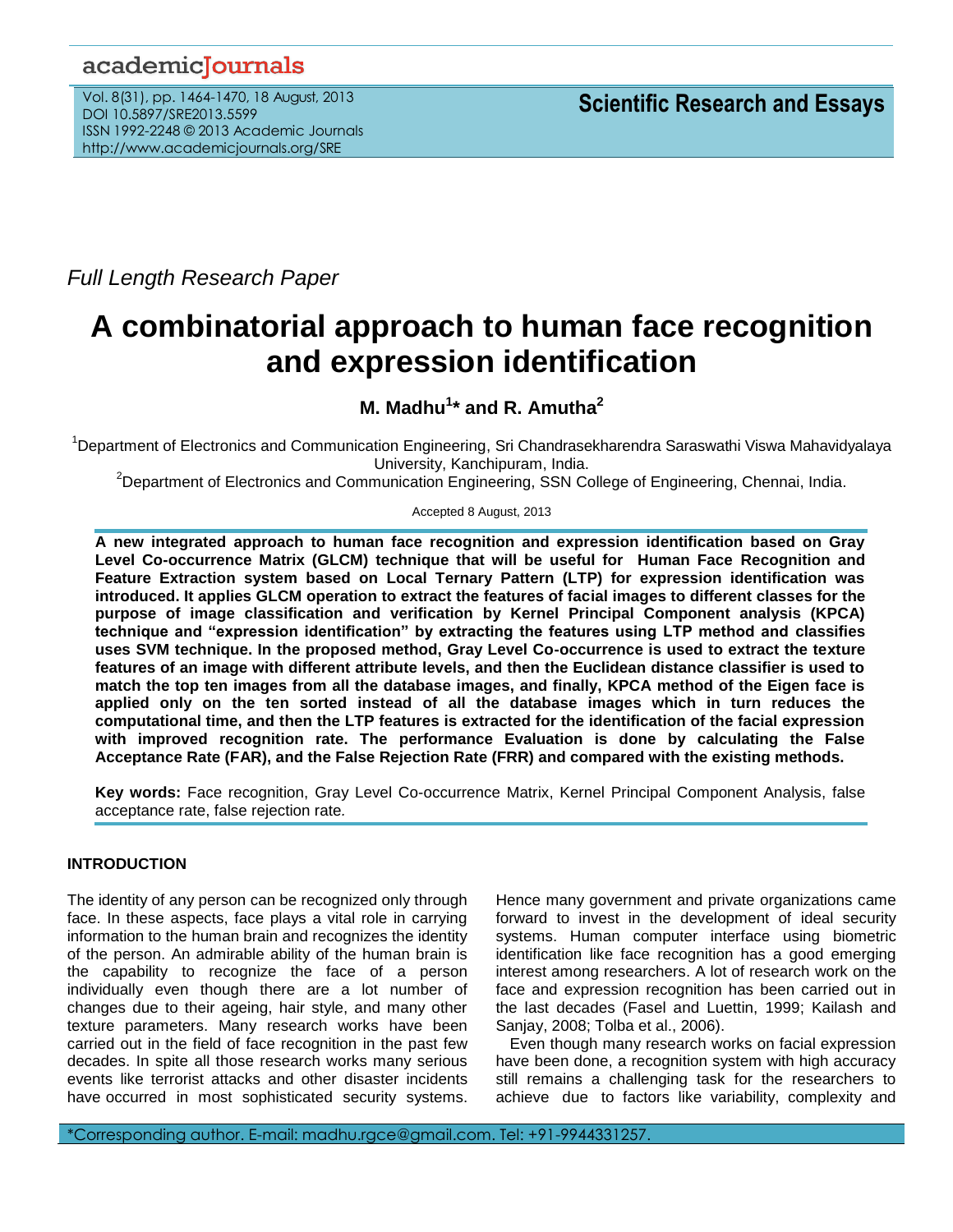subtlety of facial expressions (Bartlett et al., 2005; Liao et al., 2006; Yu et al., 2007).

The two main methods for the extraction of any facial features are geometry based and appearance-based (Raymond et al., 2010; Ronny Tjahyadi et al., 2004). Among these two methods, the geometry-based methods depends on facial feature detection and tracking with good effectiveness and accuracy. Whereas, in the appearance-based methods, the potential of Gabor wavelets for recognizing expressions from still images have been established (Shan et al., 2008; Feng et al., 2000; Tolba, 2006). The new multi resolution analysis method, also called digital curvelet transform is used recently by excellent face recognition systems (Mohammed et al., 2009; Saha and Jonathan Wu, 2010; Mandal et al., 2007). In general, for any face authentication system, face and facial expression recognition is considered to be the important problems. Face and facial expression recognition are made difficult by a variety of expressions , varying in age, ethnicity, and gender. The digital curvelet co-efficient is applied in this method to form features for representing the complete face (Mohammed et al., 2009; Saha and Jonathan Wu, 2010; Mandal et al., 2007). The local facial information is stored in order to classify the facial expressions. For obtaining the local description of the expressions, selected sub-bands of image that are pre-processed by curvelet transform are used to compute the local binary patterns (LBPs). LBP was proposed for texture classification (Liao et al., 2006) and have been used extensively for expression recognition with a good rate of success in (Tolba et al., 2006).

In communication, our facial expressions play a major role in body language. With the advent innovation in computer science and technology, excellent progress has been carried out in the field of physiology, psychology, artificial intelligence and computer science. The term FER (facial expression recognition) was formed by the combination of computer vision, human-computer natural interaction and image processing. Due to occurring changes in age, gender, and occluding objects, the FER process become very difficult and complex (Fasel and Luettin, 2003). Environmental lighting and gestures are some of the other important factors that affect FER very much. In human communication, emotions can be expressed through face which imparts a large amount of information.

With the advances in information technology, the widespread use of Internet, mobile telephony and other inexpensive computer equipment have made human computer interaction (HCI) a regular activity in everyday life (George et al., 2001). The automatic facial expression recognition (FER) has been studied worldwide in the last twenty years. It has become a hot spot in the computer vision and pattern recognition community. In spite of much effort made on many algorithms, such as PCA and LDA to facilitate a more intelligent and smart human

machine interface of multimedia products (George et al., 2001), FER remains a tough problem, due to its relatively low discriminating rate and weak robustness to occlusions and corruptions.

GLCM defines the occurrence of the gray level pixel of an image. It is one of the simplest matrix methods to extract the texture features. This statistical approach provides useful information of the neighboring pixels about the relative position in an image (Robert Haralick et al., 1973). For extracting the feature vectors for face classification from GLCM, two methods have been used. Haralick feature extraction is the first method to form the feature vector, whereas the second method converts the matrix into a vector by directly using GLCM which can be used as a feature vector for the classification process. The output performance of the GLCM based recognition is comparatively higher than the techniques such as PCA and LDA respectively (Eleyan and Demirel, 2009).

GLCM is also applied for fingerprint recognition to extract the statistical properties and further processing is done in recognizing the images from the extracted features. It clearly depicts that GLCM can be used to extract the statistical features in any image for the process of recognition (Ali et al., 2011).

For estimating the similarity between the images, 14 statistical features are extracted from the different GLCM (gray level co-occurrence matrices) (Robert Haralick et al., 1973). But the most widely used properties in the proposed work are energy, entropy, contrast and inverse difference. A face recognition technique that integrates KPCA (kernel principal component analysis) and HRBF (hierarchical radial basis function) network classification model was proposed. A set of image pre-processing techniques like geometrical transformation, edge detection and histogram equalization are used for the purpose of improving image quality. KPCA extracts features and HRBF identify the faces. For acceleration of HRBF network convergence and for improving the solution quality, the PSO (particle swarm optimization) and the ECGP (extended compact genetic programming) is applied to optimize the HRBF network structure and parameters [\(Jin e](http://ieeexplore.ieee.org/search/searchresult.jsp?searchWithin=p_Authors:.QT.Jin%20Zhou.QT.&searchWithin=p_Author_Ids:37596876200&newsearch=true)t al., 2007).

From the above literature it is clearly understood that the GLCM have been considered an efficient algorithm for extracting the statistical features in any recognition process. There are various techniques available for face recognition which outperforms high recognition rate. As a new approach we integrated face recognition along with expression identification using GLCM with KPCA and LTP with SVM.. In this paper, first the GLCM feature vectors for the database images and the query image are extracted and using the Euclidean distance transform the images are matched. Only top ten images that are similar to the feature vectors are sorted in the ascending order while the KPCA is applied only to these images for face recognition, later LTP features are extracted and classified using SVM to identify the facial expression of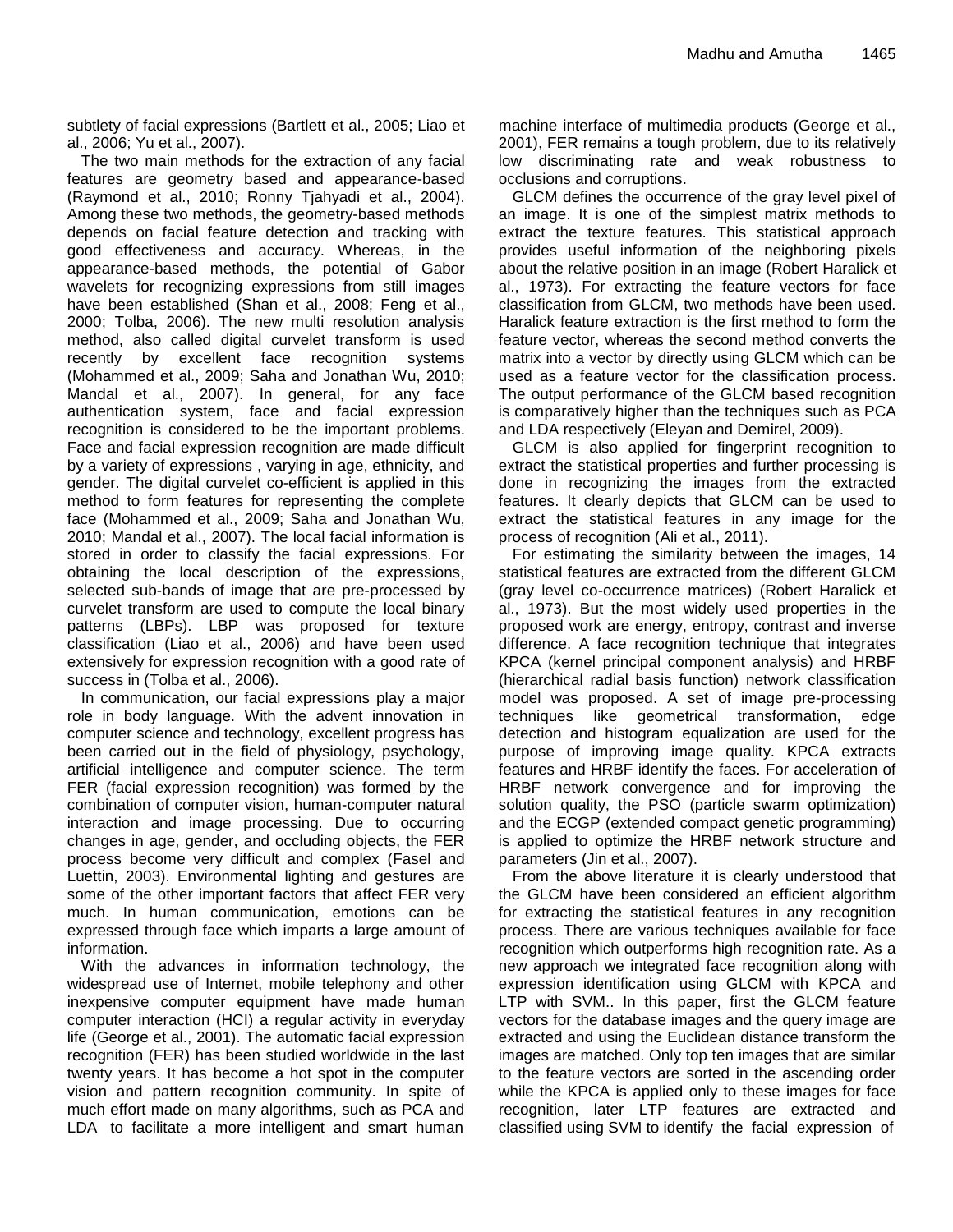

**Figure 1.** Block diagram of the proposed method.

the given key image.

#### **PROPOSED METHOD**

The proposed method uses the combination of Gray Level Cooccurrence Matrix and KPCA for authentication and increases the overall recognition rate of the system with minimum false acceptance rate and false rejection rate (FAR and FRR). Both GLCM and KPCA are integrated to increase the accuracy of the recognition system.GLCM features are extracted from all the images in the database and images are sorted in ascending order, the images having equivalent energy values to that of the input image are sorted. Then storing of the first ten images is done in performing KPCA. LTP features will be extracted from the images after KPCA operation and the expression identification is done.

Though there are 14 statistical properties to be extracted , only four widely used properties such as energy, entropy, contrast and inverse difference moment are used in the proposed algorithm to reduce the computational complexity involved. The flow of the proposed method is shown in Figure 1.

## **Proposed algorithm**

Step 1: Grayscale image is obtained from the color image, and then the image co-occurrence matrix is generated.

Step 2: Then the following equations is used to compute the four texture properties.

Energy, 
$$
E = \sum_{x} \sum_{y} P(x, y)^2
$$
 (1)

$$
Entropy, S = \sum_{x} \sum_{y} P(x, y) \log P(x, y)
$$
 (2)

$$
Contrast, I = \sum_{x} \sum_{y} (x - y)^2 P(x, y)
$$
\n(3)

$$
Inverse difference, H = \sum_{x} \sum_{y} \frac{1}{1 + (x - y)^2} P(x, y)
$$
\n(4)

Step 3: GLCM features are extracted for both the database images and the query image.

Step 4: Similarity feature vectors are calculated using the Euclidean distance classifier and accordingly the database images are sorted in the ascending order with reference to the input image and the first ten images are separately stored in a separate database.

Step 5: Now, the snapshot method of the Eigen face is applied only to the sorted ten images of the above process, which highly reduces the computational time, thereby increasing the accuracy of the recognition.

Step 6: For the output image after PCA operation, LTP features will be extracted and classified for the expression identification using SVM.

Thus the proposed method uses GLCM (Gray level co-occurrence matrix) to classify the images according to the four statistical feature values. The classified images are then performed with the snapshot method of the Eigen face for authentication and verification.

#### **Face recognition using KPCA**

Kernel principal component analysis (KPCA) tries to overcome the disadvantages by extracting features of face image in highdimensional spaces. Nonlinear extraction that is closely related to methods applied in support vector machines and so on is done in KPCA. More suitable feature sets for categorization are extracted by KPCA than classical PCA. Good dimensional reduction and better performance are achieved by KPCA than PCA. The block diagram of face recognition by using KPCA is shown in Figure 2.

#### *Pre-processing*

Preprocessing is done to make the images suitable for the purpose of recognition. The performance of recognition is improved by preprocessing. The following are the steps in preprocessing:

**Noise reduction:** All the unwanted noise in the image is removed by performing noise reduction process. Salt and pepper noise which is usually present in all the images is eliminated by this process.

**Histogram equalization:** The visual appearance of the input image is enhanced by histogram equalization. Firstly the noise is removed and then histogram equalization are applied so that the visual appearance of the input image is enhanced.

#### *Discrete wavelet transforms*

After preprocessing, the image is made to undergo the process of discrete wavelet transform. It is a type of signal representation that gives the frequency content of the signal at a particular time or spatial location. A good localization, both in time and frequency domain is obtained by this process. As the processing of image in special domain is more complicated, the image is converted to the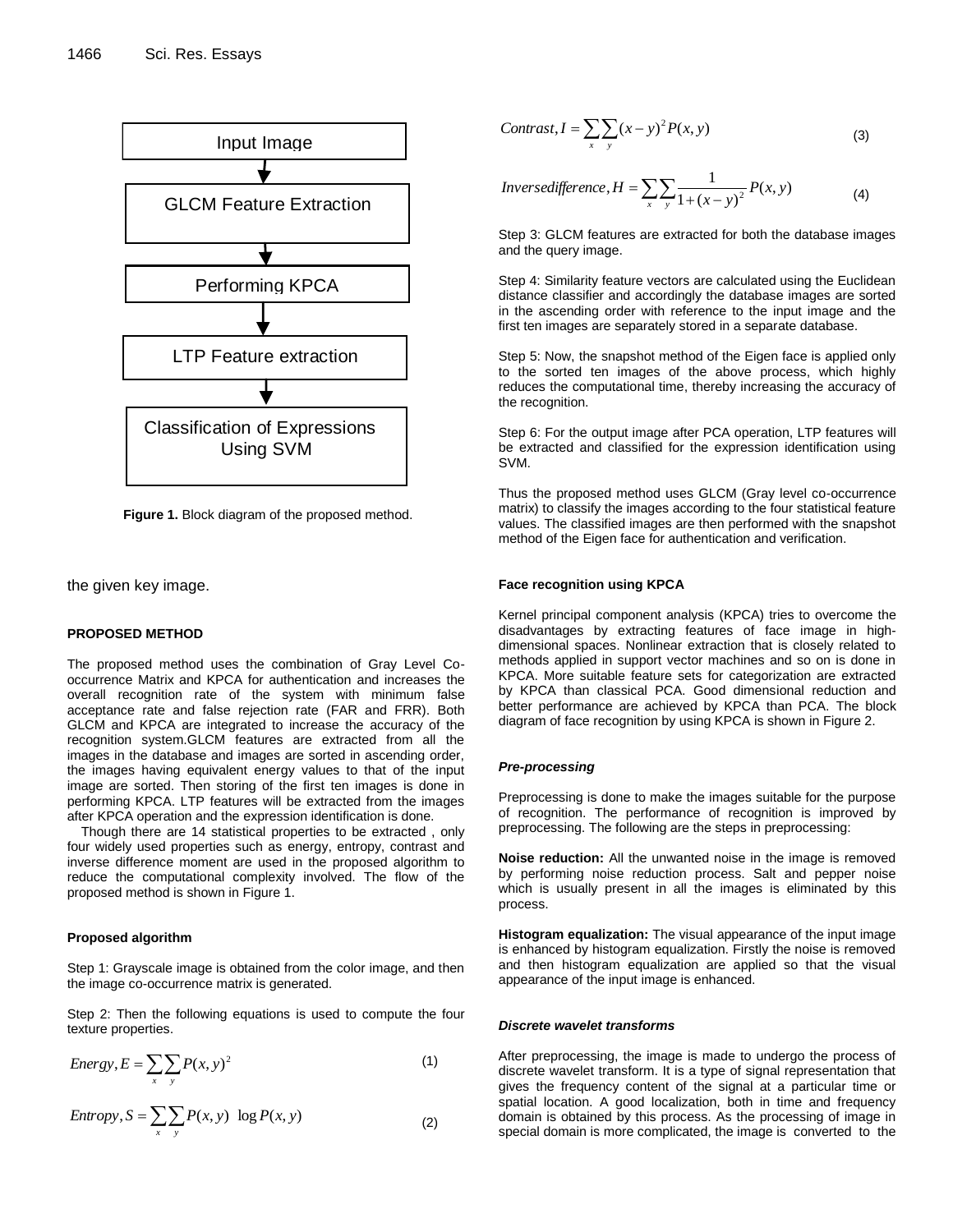

**Figure 2.** Steps in KPCA method.



**Figure 3.** Image before and after phase congruency extraction.



**Figure 4.** The sample images of the JAFFE database that have been excluded the non-face area.

frequency domain. The image possessing frequency or spectral information has more data to be processed.

#### *Phase congruency*

It is a method of edge detection which is immune against illumination and contrast changes. Phase congruency also measures the significance in an image. An absolute measure of feature points is provided by phase congruency because of its dimensionless property and invariant property. It is independent and invariant to changes in image brightness or contrast. The proposed method applies phase congruency to the image obtained after discrete wavelet transform as shown in Figure 3.

After the features are extracted by phase congruency, the background is eliminated and only edges are taken into consideration.

#### *Calculation of Euclidean distance*

A covariance matrix is constructed after taking phase congruency in the proposed method. Then Eigen values and Eigen vectors of the matrix are calculated by processing the covariance matrix. The next step is the calculation of the maximum likelihood value from the Eigenvalues. A threshold value is introduced in the calculation of maximum likelihood value and this threshold value is predicted by testing with different values. If the value of maximum likelihood is greater than 1, then the image is authorized and if it is lesser than one, then it is unauthorized.





**Figure 5.** Image before and after Histogram equalization.

#### **LTP feature extraction**

The LTP Feature extraction includes four steps, viz:

**Cropping:** This is a preliminary step used to remove unwanted portions of the image and to keep only the region of interest. This is required, as the unwanted non ROI parts affect the overall recognition rate of the system. Figure 4 shows the sample of the database used in our approach after cropping. Once the cropping is done, the images undergo the process of histogram equalization.

**Histogram equalization:** Histogram equalization based on block division is performed on the temporary images where the images are divided into sub-blocks. Each sub-block of the temporary images may have different block sizes from each other. Secondly, the contrast factors of all equalized temporary images are calculated and a global contrast enhancement algorithm is applied by selecting the temporary image possessing the largest contrast factor. The selected equalized temporary image is used to extract the global equalization function which is applied to the original image. It can be seen that a visually comfortable result image is produced by the proposed algorithm as shown in Figure 5.

**Feature vector and extraction (LTP):** In general, feature extraction is used to reduce the amount of source required to describe any data with accuracy. Analysis with large number of variables will be the major problem because it needs high computation power and large memory which always [over fits](http://en.wikipedia.org/wiki/Overfitting) the training sample and poor generalization of new samples. Textural features of the images using LTP (Local Ternary Patterns) which is the combination of two LBP can be created in the following way.

The examined window is divided into cells.

i) Compare each pixel with its 8 neighboring pixels in the clockwise or anti-clockwise direction.

ii) If the value of the center pixel is greater than its neighbor, "1" is written. On the contrary if it is lesser, then "0" is written. An 8 digit binary value which is then converted to decimal value is obtained. iii) The histogram is computed over the cell, where the frequency of each "number" occurs.

iv) The histogram is then normalized.

v) The feature vector for the window is obtained by concatenating normalized histograms of all cells.

The LBP code which is a binary code is extended to a 3 level value and is called LTP in which gray levels in a zone are quantized to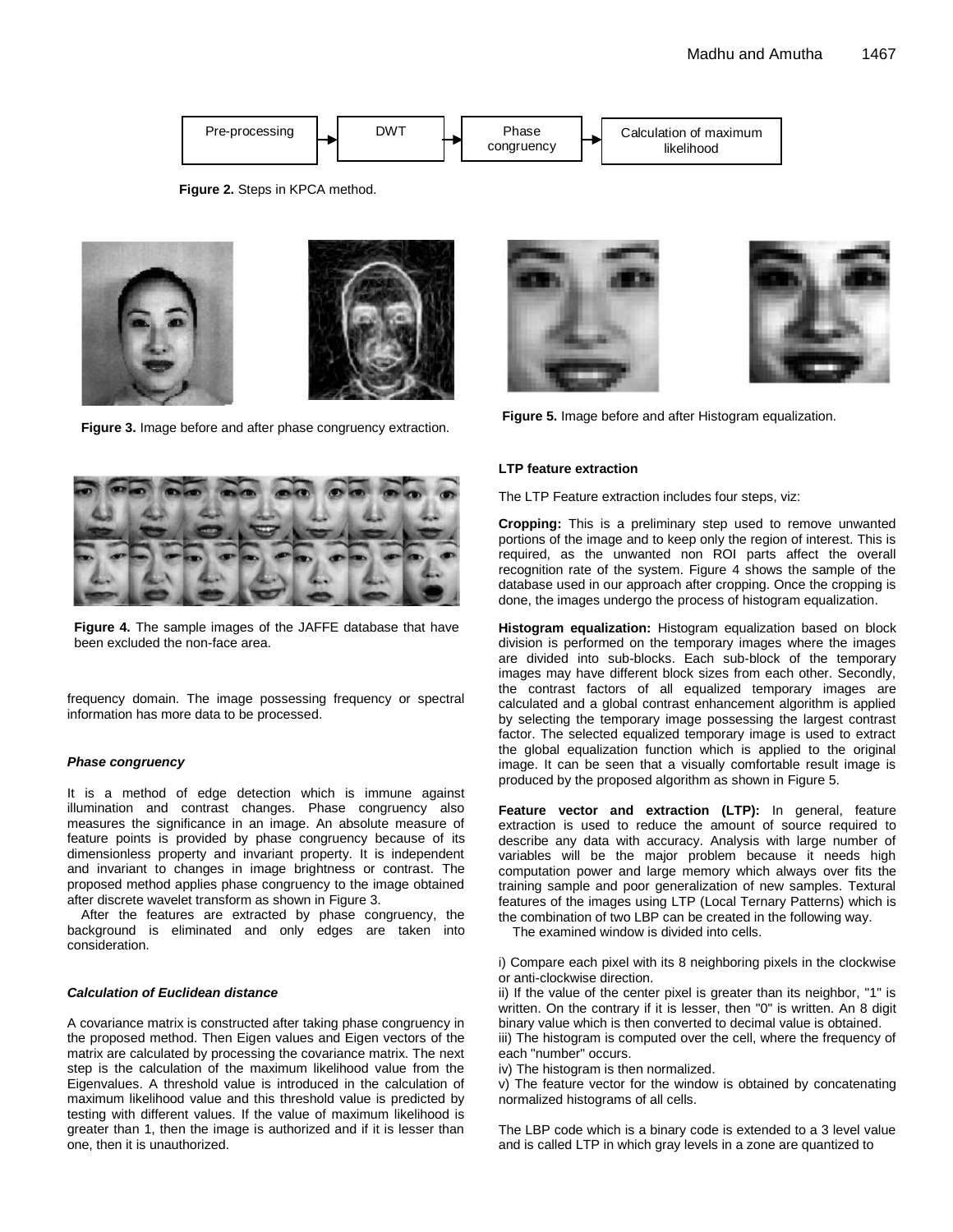

**Figure 6.** The instance of LBP processing of facial expression image.



**Figure 7.** JAFFE database.



**Figure 8.** GUI Performing PCA technique with GLCM feature extraction for face verification with LTP technique for expression identification.

zero (that is, if the values are same it is taken as "0") and gray levels having values above and below compared with the center pixel are quantized to "1". Three level value codes are obtained by user specific threshold and hence it is more resistant to noise. The image after undergoing LTP operation is shown in Figure 6.

**Classification (SVM):** SVM is a type of the pattern classification method based on the statistical learning theory, and designed to minimize the construction risk. It not only distinguishes the class, but also finds the best separation line between the two classes. For higher dimensional data, SVM find a best classification hyper plane.

As the SVM undergoes a binary classification problem, it is commonly referred to as multiclass problem. This type of problems is solved by creating a new multiple classification mold, however this is complex in calculation, and hard to implement. Hence this problem can be resolved by using many sub-classifiers such as

binary classifiers. The two regular strategies to form a multiclass classifier from a series of binary classifiers are OAO (one against one) and OAA (one against all). Looking into the issue of multiclasses classification, the most popular strategy used is "one against- all SVM". In the case of "k classes" data samples, SVM binary model is used by the OAA-SVM classifier for separating the classes and the rest of them.

$$
\min_{w,b,\xi} \frac{1}{2} \|w\|^2 + C \sum_i \varepsilon_i
$$
\n(5)

or all

$$
s.t \ \left\{ y_{i(w.x_i-b)} \ge 1 - \varepsilon_i \right\}
$$
\n
$$
\varepsilon_i \ge 0
$$
\n(6)

Here w denotes the normal vector that is perpendicular to the hyper plane and separates class y from the others,  $I \xi$  are the slack variables. The slack variable is the measure of how much misclassification took place. x and b is an offset scalar. The following rule is applied to obtain the final classification of each instance:

$$
y_i = \arg \max_{k(1,\dots,k)} \left( w_i^T y_i(x_i) + b_i \right)
$$
\n(7)

#### **DATABASE USED WITH OUTPUT GUI**

The face image database used here is JAFFE having variation in facial expressions. Figure 7 shows the sample face images from the JAFFE database.

#### **JAFEE database**

The database consists of total 213 images of 7 facial expressions taken in the frontal view namely angry, happy, sad, surprise, fear, and disgust and neutral, posed by 10 Japanese female models as shown in Figure 7.

The output GUI Performing PCA technique with GLCM feature extraction for face verification with LTP techniques for expressing is shown in Figure 8.

# **PERFORMANCE ANALYSIS**

The proposed method is analyzed with a JAFFE database to evaluate the following performance:

1) Analysis of false acceptance rate, false rejection rate and recognition rate of face and expression identification using different threshold values.

2) Comparison of recognition rate of the proposed method for face recognition with existing methods.

## **Analysis of false acceptance, false rejection and recognition rate of face and expression identification using different threshold values**

The performance of false acceptance and false rejection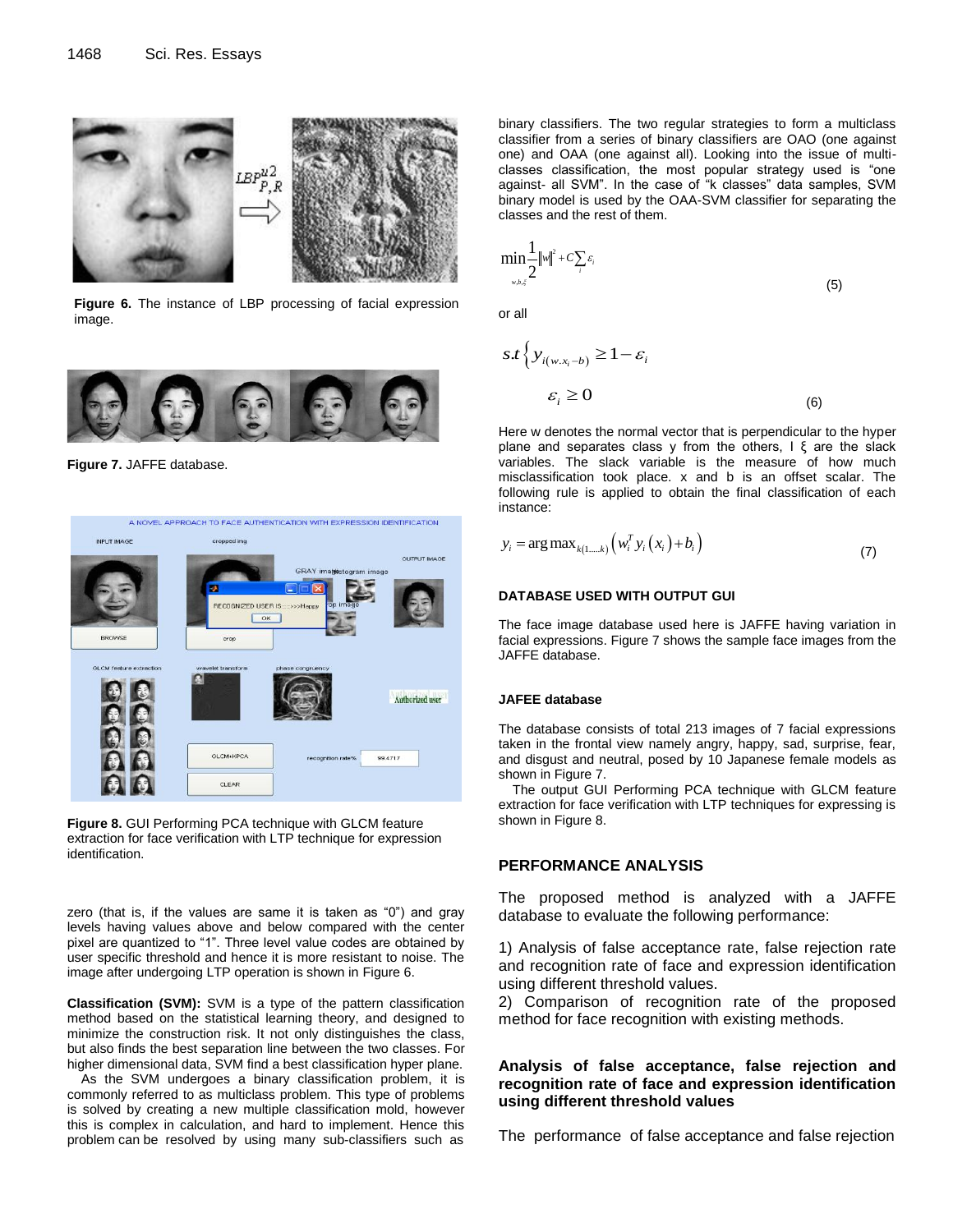

**Figure 9.** Recognition rate vs no. of images for different threshold values.



**Figure 10.** Performance analysis of overall recognition rate for different threshold values.

rate of face and expression identification using different threshold values is analyzed by setting different threshold values for the recognition algorithm.

Table 1 depicts the FAR and FRR values for the different threshold levels. First, looking into the threshold value of 30, it can be seen that the system is not suitable for efficient face recognition and expression identification.

Hence a value 31 is tested with the algorithm and the values are analyzed as shown in the above table. The FRR decreases to some extent but still have a non ideal case of greater FRR. Finally the same process is repeated for a threshold value of 32 and the values are plotted. It is clearly evident that, to the threshold value of 32, FRR decreases compared to that of the previous threshold value 31 whereas the FAR increases. The threshold value of 31 or 32 can be adapted to the system but to be specific in choosing the threshold value, analysis of recognition rate is done with all the threshold values and different size of the input image database as shown in Figure 9.

The error rates FRR and FAR are interrelated and together they define the recognition rate or accuracy of a verification system.

$$
Accuracy = \frac{(1 - FRR) + s(1 - FAR)}{1 + s}
$$

Where, *s* is a scalar skew parameter which is common between authorized and unauthorized users. Here the skew parameter taken is the number of input images given. The FAR and FRR can be adjusted by altering a threshold on the confidence scores. Figure 9 shows the analysis of recognition rate with all the threshold values and different size of the input image database. Also it is noticed that for the threshold value of 31, the recognition rate is comparatively high for all sizes of image databases. Hence the value of 31 is considered to be the appropriate threshold value of the system to perform with high percentage of recognition accuracy. Also the performance analysis of overall recognition rate for different threshold values is shown in Figure 10.

## **Performance analysis of recognition rate for face recognition using different methods in the literature**

Table 2 clearly states that the rate of recognition is 99.7396% for the proposed method which is relatively high when compared to all the other available existing methods in the literature. This proves the efficiency of the proposed method.

# **Conclusion**

Thus the proposed method based on Gray Level Cooccurrence matrix and Snap Shot Method of the Eigen Face using KPCA experimentally proves that it achieves a minimum FAR and FRR for an optimum threshold value of 31 and a higher recognition rate and a lesser computational time for the images with different facial expressions and also with different tilt angles when compared with the other existing methods. Most of the applications like: forensic applications, criminal investigations, secure electronic banking, and mobile